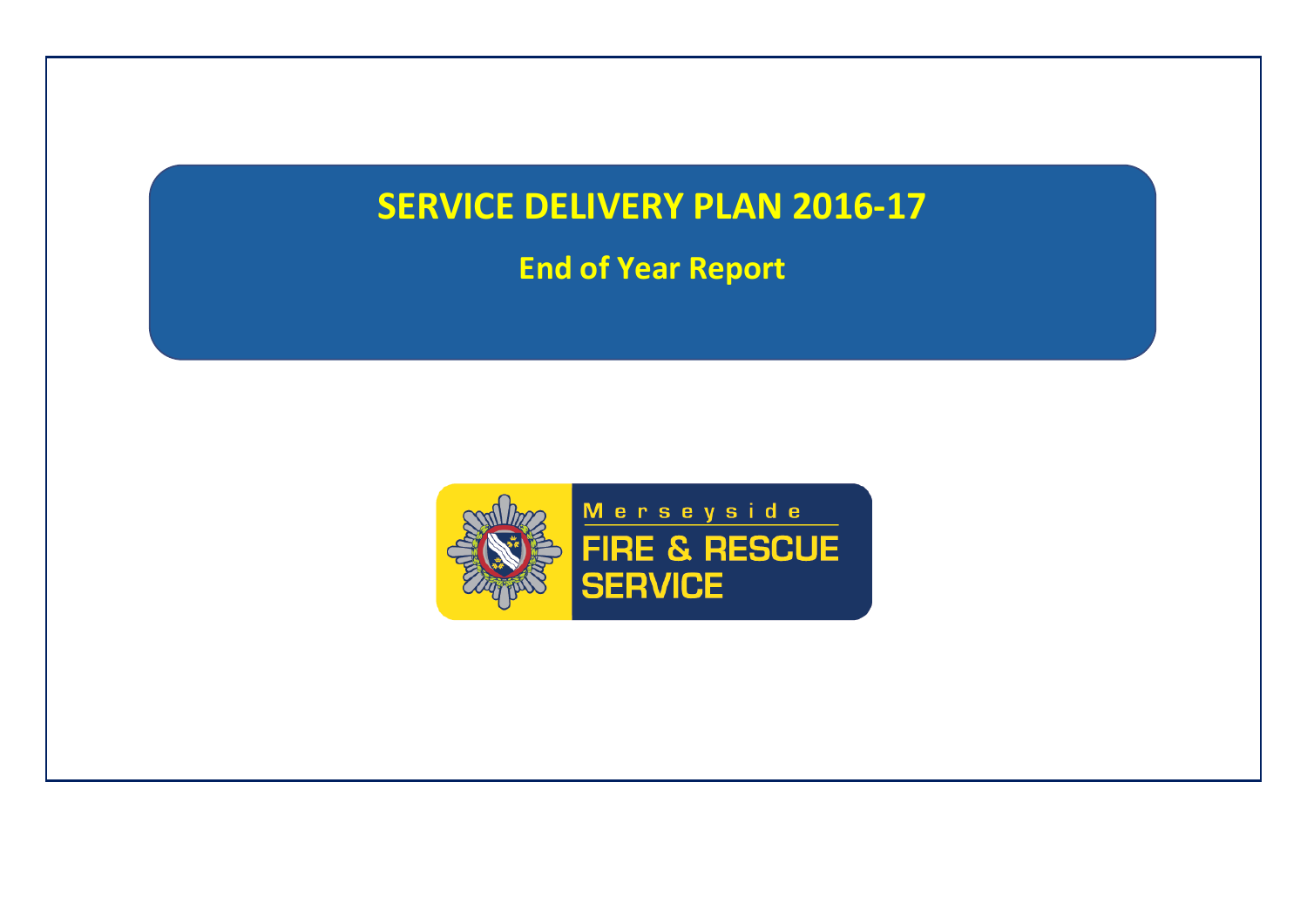#### **SERVICE DELIVERY PLAN – 2016-17 ACTION PLAN:**

#### **OPERATIONAL PREPAREDNESS:**

| $FP-16/17-1.1-$<br><b>Review the Training and Development Academy (TDA) facilities and</b><br>Croxteth Fire Station site in line with the core training delivery model.                                                 | Groundwork testing being completed at Training and Development<br>Academy site. Awaiting update from the Architect/Consultant.                                                                                                                                                                                                                                                                                                                                                                                                                                                                                                                            |
|-------------------------------------------------------------------------------------------------------------------------------------------------------------------------------------------------------------------------|-----------------------------------------------------------------------------------------------------------------------------------------------------------------------------------------------------------------------------------------------------------------------------------------------------------------------------------------------------------------------------------------------------------------------------------------------------------------------------------------------------------------------------------------------------------------------------------------------------------------------------------------------------------|
| FP-16/17-1.2<br>Develop resilience arrangements to support Tactical Co-ordination Group<br>(TCG) and Strategic Co-ordination Group (SCG) during large<br>scale/significant incidents.                                   | 1. A standardised approach to the role of TCG and SCG is being<br>developed including support staff options.<br>2. Following transferring of the Fire and Rescue Service National Co-<br>ordination Centre (FRSNCC) to MFRS as Lead Authority for National<br>Resilience, the staffing structure of Fire Control will be maintained at 32<br>with existing rank structure, resilience is available through recall to duty.<br>3. Options report for support staff to be forwarded to Area Manager once<br>standardised approach has been finalised.                                                                                                       |
| FP-16/17-1.3<br>Cross directorate review of operational uniform and support staff uniform.                                                                                                                              | Strategic Management Group have been sighted on the operational<br>uniform options. Meeting arranged to agree final selection. Once final<br>selection received the support staff uniform review will commence.                                                                                                                                                                                                                                                                                                                                                                                                                                           |
| $FP-16/17-1.4$<br>Review of ancillary vehicles to ensure more efficient use of vehicles                                                                                                                                 | Audit completed. The software Wallchart will be trialled for a car pool<br>system at workshops. Unused ancillary vehicles have been assigned to<br>support the operational appliance changeover/relief system and the<br>replacement programme has been reviewed and realigned.                                                                                                                                                                                                                                                                                                                                                                           |
| $FP-16/17-1.5$<br>Create a mobile logistics/welfare system available for deployment                                                                                                                                     | This has been subsumed into a wider POD and fleet update, however<br>current interim welfare arrangements for large incidents has proven<br>effective following Emergency Medical Response and other such incidents.<br>There is a need to procure a smaller more measured facility. A solution<br>has been determined with the transport manager and we will look to<br>deliver 2017. This will cover Breathing Apparatus and general welfare.<br>Current staffing is via operational staff (alternative staffing). Tender<br>drivers may be utilised in the future once contract arrangements are<br>agreed and firefighter kit negotiations concluded. |
| FP-16/17-1.6<br>Review and implement the Standard Operational Procedures (SOPs) in line<br>with National Operational Guidance (NOG) as part of regional<br>collaboration and support ongoing development of further NOG | Work continues with the production of new suite of Standard Operational<br>Procedures (SOP). Fire is now complete (with the exception of wildfires).<br>Performing rescues is currently in consultation and programmed to be<br>published end of April, before work begins on Transportation.                                                                                                                                                                                                                                                                                                                                                             |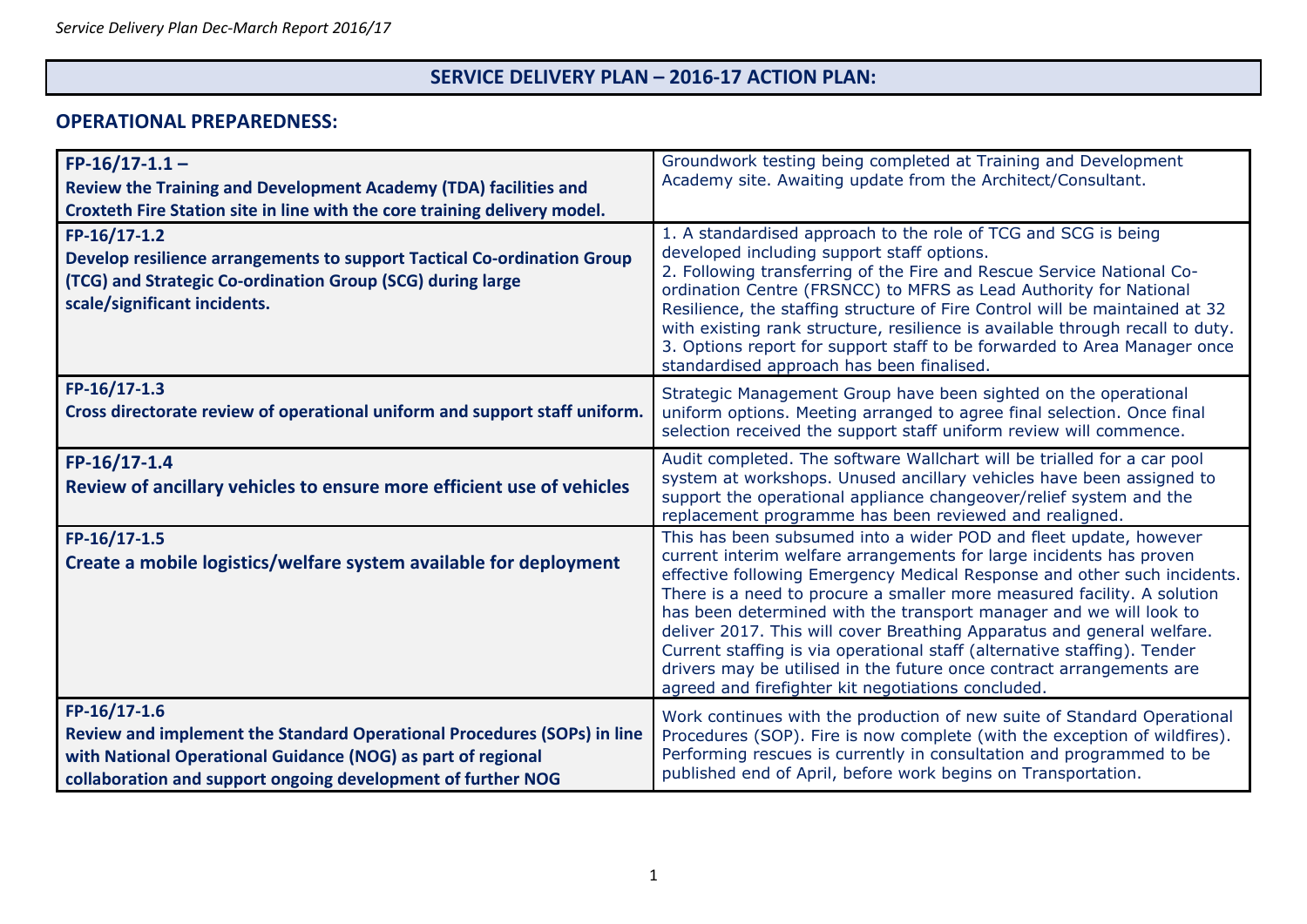### **OPERATIONAL RESPONSE:**

| FP-16/17-2.1-<br>Ensure that we maintain the health, safety and welfare of all Merseyside<br><b>Fire and Rescue Service staff.</b>                                                                                                                                   | 1. MFRS in conjunction with Bureau Veritas have completed the 3 phases of<br>the contaminated kit project. Results have been submitted to the Health<br>and Safety committee along with Chief Fire Officers Association (CFOA)<br>National Lead.<br>2. MFRS has initiated talks with a company to look at an e-ARA (analytical<br>risk assessment) this system will be linked to the Bowtie process that will be<br>used by National Operational Guidance (NOG). As an interim to the<br>development of an e-ARA further training has been rolled out to operational<br>crews via Station Managers and the standardisation process.<br>3. The Health and Safety Department have enhanced training and e-learning<br>on the portal to assist with Accident Investigation and this is continually<br>monitored through Near Miss, Level 1 scrutiny meetings along with Level 2<br>investigations at the Road Risk / Workplace Review Group which have all<br>improved investigation processes. |
|----------------------------------------------------------------------------------------------------------------------------------------------------------------------------------------------------------------------------------------------------------------------|----------------------------------------------------------------------------------------------------------------------------------------------------------------------------------------------------------------------------------------------------------------------------------------------------------------------------------------------------------------------------------------------------------------------------------------------------------------------------------------------------------------------------------------------------------------------------------------------------------------------------------------------------------------------------------------------------------------------------------------------------------------------------------------------------------------------------------------------------------------------------------------------------------------------------------------------------------------------------------------------|
| FP-16/17-2.2<br>Continue to strengthen operational response through improvements<br>identified as a result of effective monitoring audit and review of the<br>operational response function.                                                                         | The Operational Assurance (OA) process is now fully implemented and is<br>incorporated as core business within MFRS. Operational Assurance at<br>incidents is allocated to Senior Officers on a rota basis and the wider OA tool<br>kit is carried out on a daily basis by the OA Team based within Operational<br>Response.                                                                                                                                                                                                                                                                                                                                                                                                                                                                                                                                                                                                                                                                 |
| FP-16/17-2.3-<br>Manage our resources efficiently and effectively in order to continue to<br>deliver an excellent operational response in the context of further<br>reductions in available resources over the 4 year period covered by the<br>2015 Spending Review. | Final user acceptance testing for phase 2B is scheduled to be completed<br>in April 17 (Qt 1 of 17/18). As such the planned Time and Resource<br>Management review will now be picked up in 2017/18 Functional Delivery<br>Plan for response as will the roll out of public holiday functionality to<br>stations. Phase 3 analysis will commence on completion of phase 2B.                                                                                                                                                                                                                                                                                                                                                                                                                                                                                                                                                                                                                  |
| FP-16/17-2.4-<br>Utilise service delivery/station resources in the most effective and efficient<br>way to ensure we maintain safe effective fire-fighters and deliver station<br>plans which contribute to developing safer stronger communities.                    | Recruits from course 1/2016 have been allocated to the existing day<br>crewed wholetime resilience (DCWTR) stations therefore both M12<br>(Kensington) & M18 (Aintree) have two appliances available.<br>Consultation continues with representative bodies over the introduction<br>of a single flat rate payment for the completion of detached duties.<br>Further updates will be provided in 2017/18 Response Functional Delivery<br>Plan.                                                                                                                                                                                                                                                                                                                                                                                                                                                                                                                                                |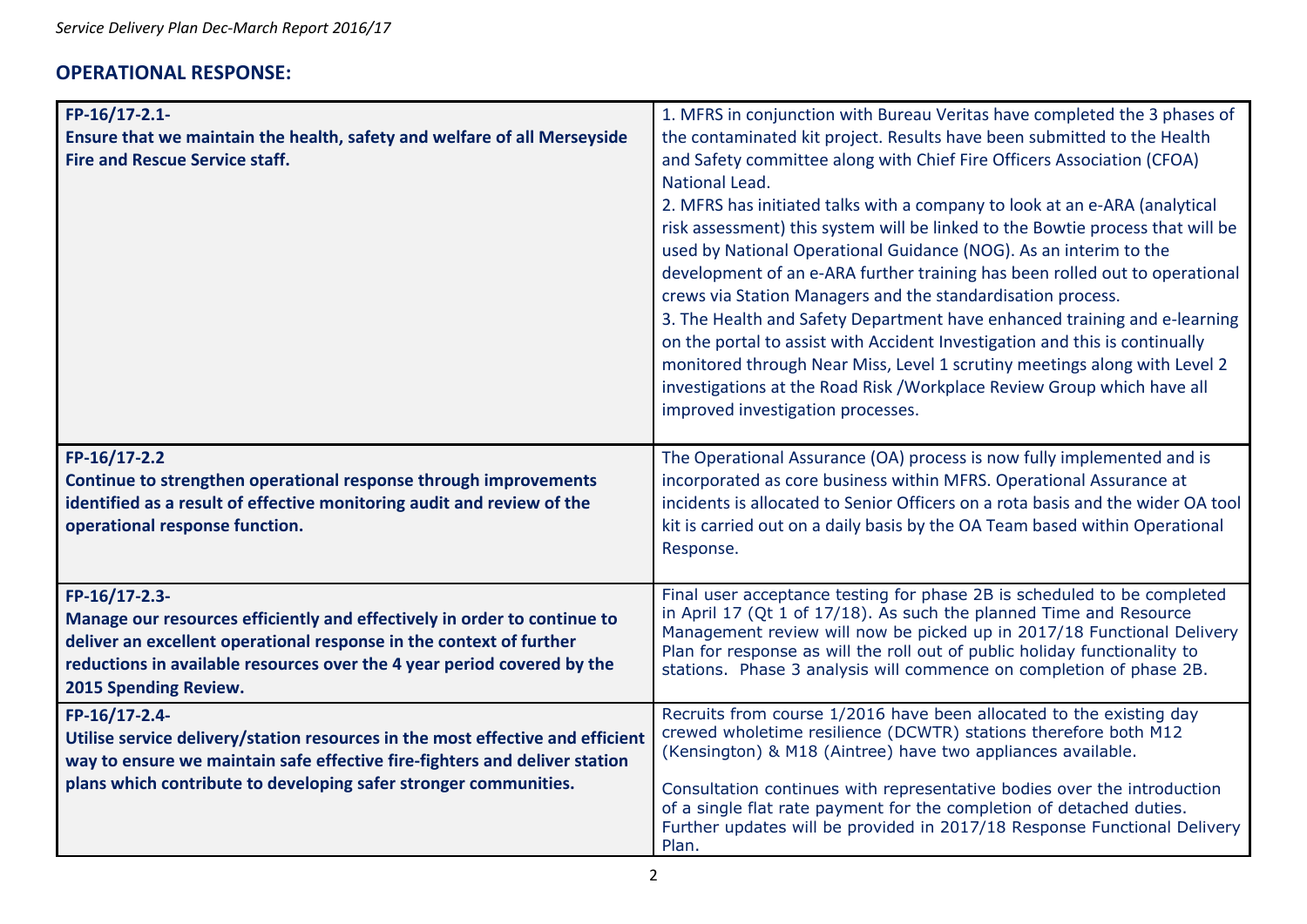### **PEOPLE & ORGANISATIONAL DEVELOPMENT:**

| FP-16/17-3.1-<br>Continue to deliver a comprehensive workforce strategy.                                                   | The Workforce Strategy is aligned at a number of levels which<br>incorporates a two year recruitment strategy, and a twelve month<br>development and promotion strategy using the organisational Gateway<br>process and subsequent development strategy to ensure the organisation<br>fully anticipates its employee requirements.                |
|----------------------------------------------------------------------------------------------------------------------------|---------------------------------------------------------------------------------------------------------------------------------------------------------------------------------------------------------------------------------------------------------------------------------------------------------------------------------------------------|
| FP-16/17-3.2-<br>Implement and evaluate the organisational Capability Procedure and<br>revised Absence Management process. | Policy and procedure are now fully implemented and operational. This has<br>seen a reduction in sickness absence to below organisational targets<br>since its introduction. Further work goes on to analyse certain absence<br>specifics.                                                                                                         |
|                                                                                                                            | This is continually reviewed and the data analysed for patterns and<br>trends. Some updates are being made to the procedure after a 2 year<br>window to reflect the practical adaptations and build on the successes                                                                                                                              |
| FP-16/17-3.3-<br>Continue to introduce flexible contracts and working.                                                     | This work is ongoing and embedded within the next three year<br>recruitment strategy. These contracts have been offered to all new<br>employees. For existing employees the Service continues to favourably<br>consider flexible working applications in line with business needs.                                                                |
| FP/16/17/3.4-<br>Deliver a support staff review.                                                                           | This has been completed for financial year 2016 / 17. Further work will<br>begin in April 2017                                                                                                                                                                                                                                                    |
| FP/16/17/3.5-<br>Continue to develop a range of strategies to improve fitness and wellbeing.                               | The Service continues to deliver an excellent health and wellness strategy<br>that meets organisational need and is fully supported by the<br>Representative bodies, as demonstrated with the outcomes described in<br>FP-16/17-3.2<br>The strategies developed by the Occupational Heath team have been<br>recognised externally through awards. |
|                                                                                                                            |                                                                                                                                                                                                                                                                                                                                                   |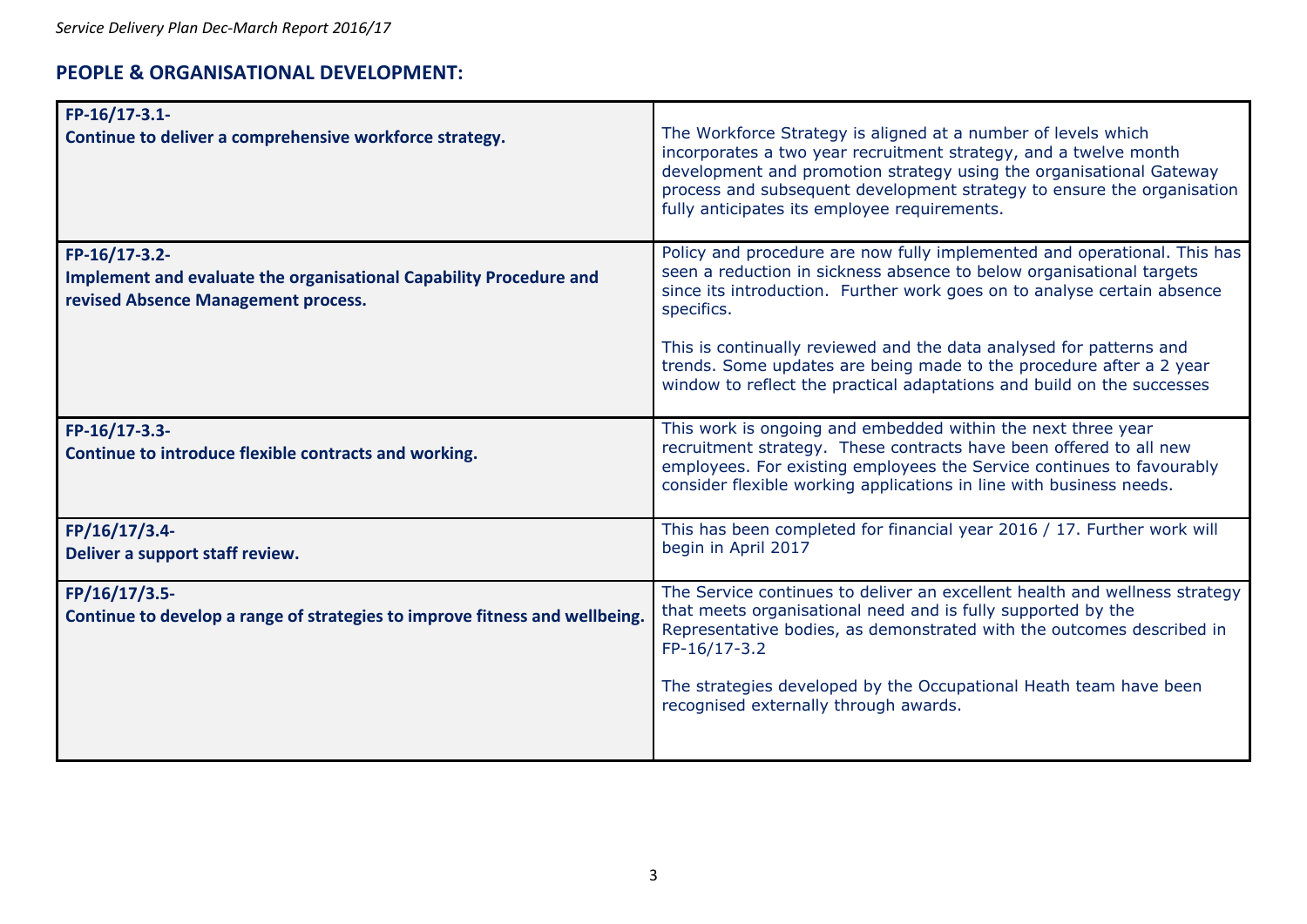## **PREVENTION:**

| FP-16/17-4.1-<br>Reduce accidental dwelling fires and deaths and injuries which result from<br>these fires in Merseyside. Proactively engage with internal and external<br>stakeholders and partners to identify and assess risk, in homes and<br>communities delivering interventions, promoting fire safety and<br>community safety. | Operational Crews have delivered over 49,600 Home Fire Safety Checks<br>(HFSC's). Over of 60% of HFSC's were taken from status reports which<br>identify over 65's in the community.<br>Prevention Managers have coordinated over 40 local campaigns this year,<br>the approach adopted has been to work with Time and Resource<br>Management to maximise appliance availability to work with advocates in<br>selective licensing areas and post fire reassurance campaigns.<br>Accidental dwelling fires are likely to be well under our historical low |
|----------------------------------------------------------------------------------------------------------------------------------------------------------------------------------------------------------------------------------------------------------------------------------------------------------------------------------------|----------------------------------------------------------------------------------------------------------------------------------------------------------------------------------------------------------------------------------------------------------------------------------------------------------------------------------------------------------------------------------------------------------------------------------------------------------------------------------------------------------------------------------------------------------|
|                                                                                                                                                                                                                                                                                                                                        | figure of 1053 (14/15). We have achieved incident targets each month.<br>Sadly there have been 7 fatalities in accidental dwelling fires during this<br>year but this is over a 50% reduction from 2015/16 which saw 16 deaths<br>and is the lowest figure for three years for the Authority.                                                                                                                                                                                                                                                            |
|                                                                                                                                                                                                                                                                                                                                        | Since the centralisation of community safety advocates and tasking<br>through Fire Service Direct we have seen a 40% improvement in<br>performance.                                                                                                                                                                                                                                                                                                                                                                                                      |
|                                                                                                                                                                                                                                                                                                                                        | We have utilised Fire Kills and social media extensively this year and will<br>continue with this drive.                                                                                                                                                                                                                                                                                                                                                                                                                                                 |
|                                                                                                                                                                                                                                                                                                                                        | MFRS has delivered over 1500 carbon monoxide detectors to the most<br>vulnerable in our communities (from DCLG allocation and from Gas<br>Networks). On the 20 <sup>th</sup> -26 <sup>th</sup> of March 2017, MFRS launched the multi-<br>agency environmental action days during the CFOA led Arson Awareness<br>Week.                                                                                                                                                                                                                                  |
| FP-16/17-4.2-<br>Reduce fires caused by antisocial behaviour in those areas of Merseyside<br>most at risk. Reflecting the Anti-social Behaviour, Crime and Policing Act<br>2014 the Directorate will put vulnerable people and communities at the                                                                                      | Following on from the launch of Arson awareness week, the Arson team<br>will co-ordinate with multi-agency partners to deliver one action day per<br>month in each district, targeting the most vulnerable people in the most<br>vulnerable places.                                                                                                                                                                                                                                                                                                      |
| heart of everything it does.                                                                                                                                                                                                                                                                                                           | The Incident Investigation Team will attend DISARM within local<br>authorities and have knowledge and understanding of the local<br>intelligence within each local authority area. Information gathered will be<br>shared with relevant Arson officers and partners on priority wards.<br>Station Manager for Arson sits on the weekly Threat, Harm, Risk briefing<br>with Merseyside Police.                                                                                                                                                            |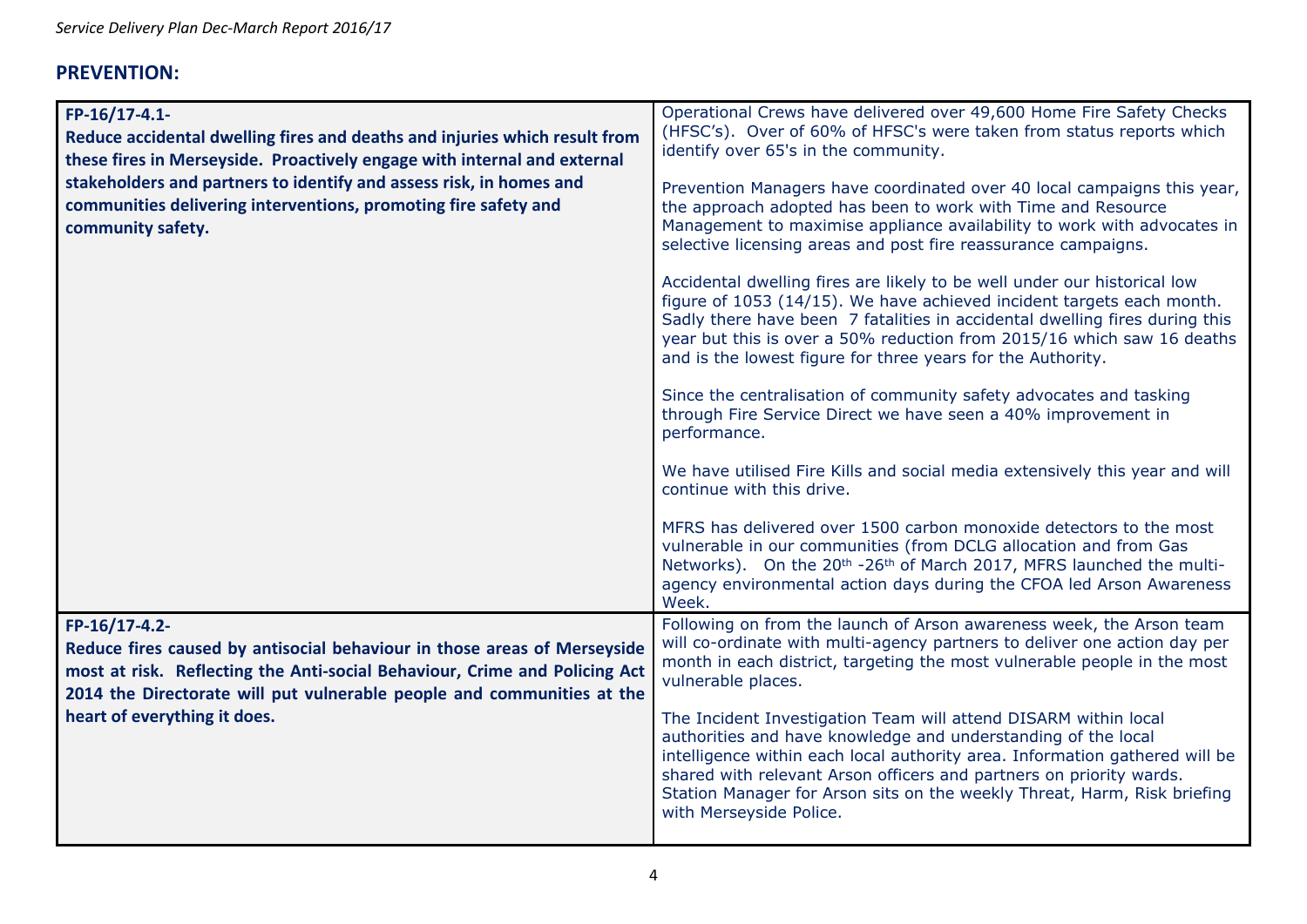*Service Delivery Plan Dec-March Report 2016/17*

| FP-16/17-4.3-<br>Prevention work contributes to protecting vulnerable people and places,<br>we recognise that fire has a socio-economic dimension and as such we<br>have a strong commitment to equality and diversity. We will work<br>collaboratively with partners to support and protect our communities. | During Arson Awareness week, MFRS carried out 436 HFSC's, 59<br>businesses were spoken to and 22 SOFSA's were completed, 26<br>properties were target hardened and 34 fly tipping reports were<br>completed. In total 1580 properties were leafleted along with 70<br>businesses. |
|---------------------------------------------------------------------------------------------------------------------------------------------------------------------------------------------------------------------------------------------------------------------------------------------------------------|-----------------------------------------------------------------------------------------------------------------------------------------------------------------------------------------------------------------------------------------------------------------------------------|
|                                                                                                                                                                                                                                                                                                               | The Arson Team have made contact with Merseyside Police and other<br>partners to arrange Continuous Professional Development training for the<br>team.                                                                                                                            |
|                                                                                                                                                                                                                                                                                                               | In April the team will receive a presentation from Merseyside Serious and<br>Organised Crime Intelligence support unit in relation to modern slavery<br>and human trafficking.                                                                                                    |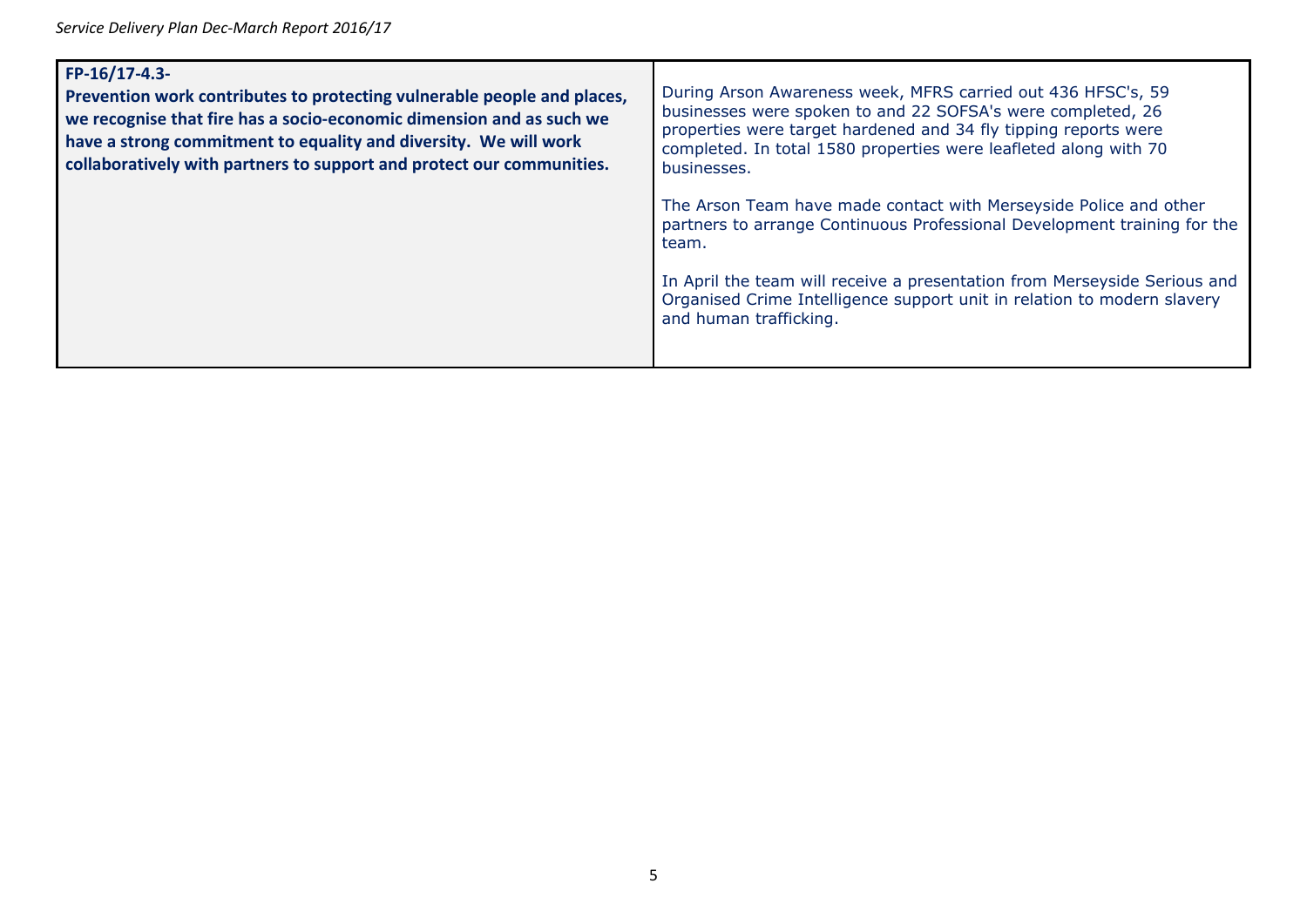## **PROTECTION**:

| $FP-16/17-5.1-$<br>Develop and embed operational fire safety through the new Protection<br>Watch Manager role. Introduce the Simple Fire Safety Assessment to<br>operational crews.                                                                                                                                                    |  |
|----------------------------------------------------------------------------------------------------------------------------------------------------------------------------------------------------------------------------------------------------------------------------------------------------------------------------------------|--|
| $FP-16/17-5.2$ –<br>Revise the new Risk Based Inspection Programme to reflect the new tiered<br>structure of technical Fire Safety Officers. Implement the new Chief Fire<br>Officers Association (CFOA) short audit to enhance the effectiveness of risk<br>based targeting and reduce the regulatory burden on compliant businesses. |  |
| $FP-16/17-5.3$ -<br>Support business fire safety compliance by developing actions arising from<br>the Engaging with Business seminar. Further develop and embed the<br>HeritProt <sup>1</sup> strategy.                                                                                                                                |  |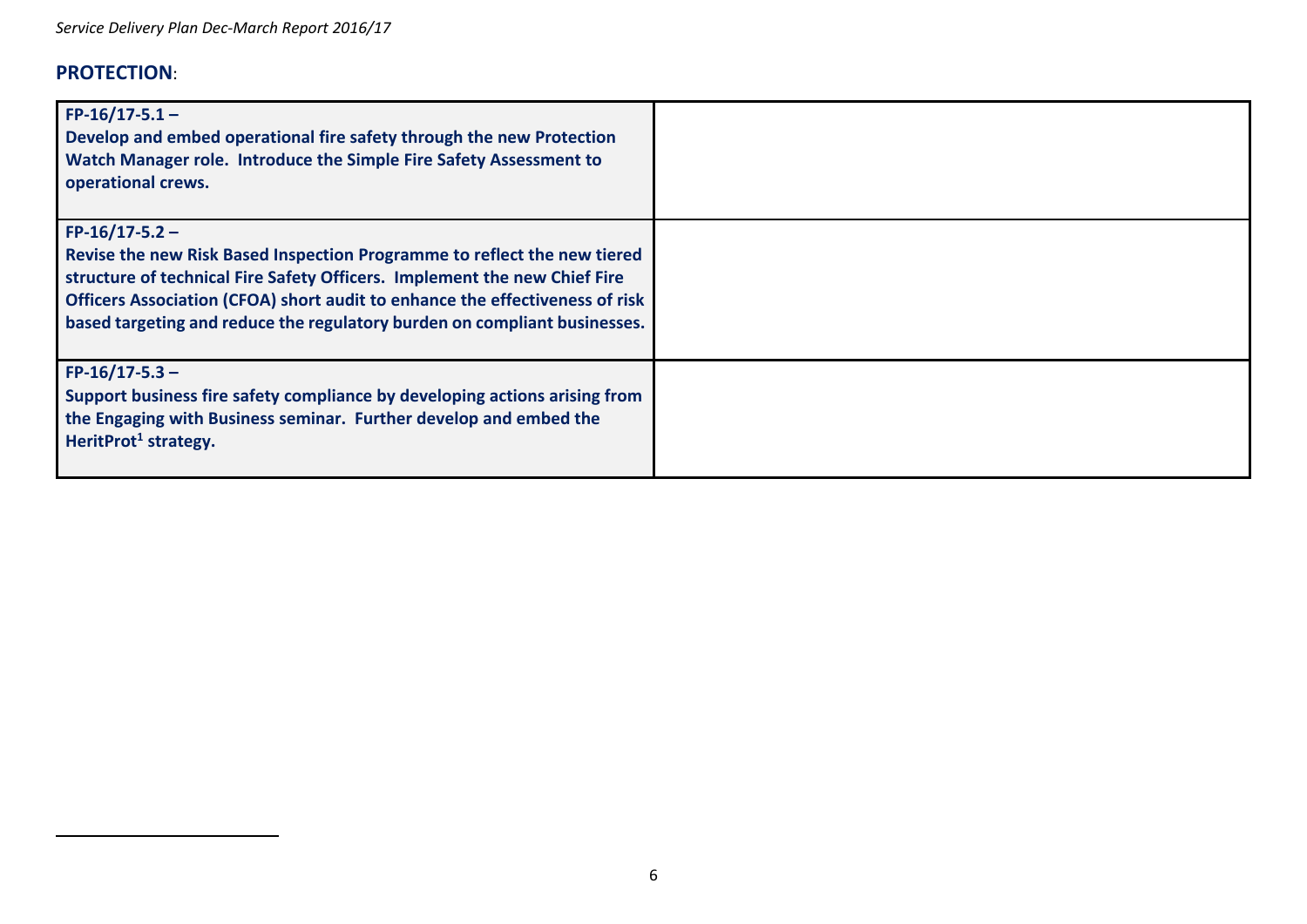# **FINANCE:**

| $FP-16/17-6.1$<br>Maintain and update the Authority on the progress of implementing the<br>approved financial plan, and in particular any savings proposals.                                                 | 2016/17 Budget - Savings for 2016/17 fully implemented                                                     |
|--------------------------------------------------------------------------------------------------------------------------------------------------------------------------------------------------------------|------------------------------------------------------------------------------------------------------------|
| FP-16/17-6.2-<br>Review the year-end closure of accounts process in order to meet the<br>Revised statutory deadline at the end of May (previously June) for<br>completing the Statement of Accounts 2017/18. | 2016/17 timetable finalised and work commenced on the production of<br>the final accounts, Task completed. |
| FP-16/17-6.3-<br>Continue to develop the production of monthly reports for the<br>Identification of pensionable pay for FPS92, FPS06 and FPS15.                                                              | Task completed.                                                                                            |

## **LEGAL:**

| FP-16/17-7.1-<br>Provide an improved legal service to fire stations in the community.                                                                                  | Station visits took place and are continuing in 2017. The team is<br>competent at presentations and the team will review this Objective when<br>the current programme has come to an end. |
|------------------------------------------------------------------------------------------------------------------------------------------------------------------------|-------------------------------------------------------------------------------------------------------------------------------------------------------------------------------------------|
| FP-16/17-7.2-<br>Continue to provide timely legal support throughout the current station<br>mergers project and any future projects.                                   | This is continuing. Feedback provided and project liaison continues.                                                                                                                      |
| FP-16/17-7.3-<br>Provide training and development to departments of the Authority where<br>identified as required to ensure effective and efficient service provision. | Training continues as identified.                                                                                                                                                         |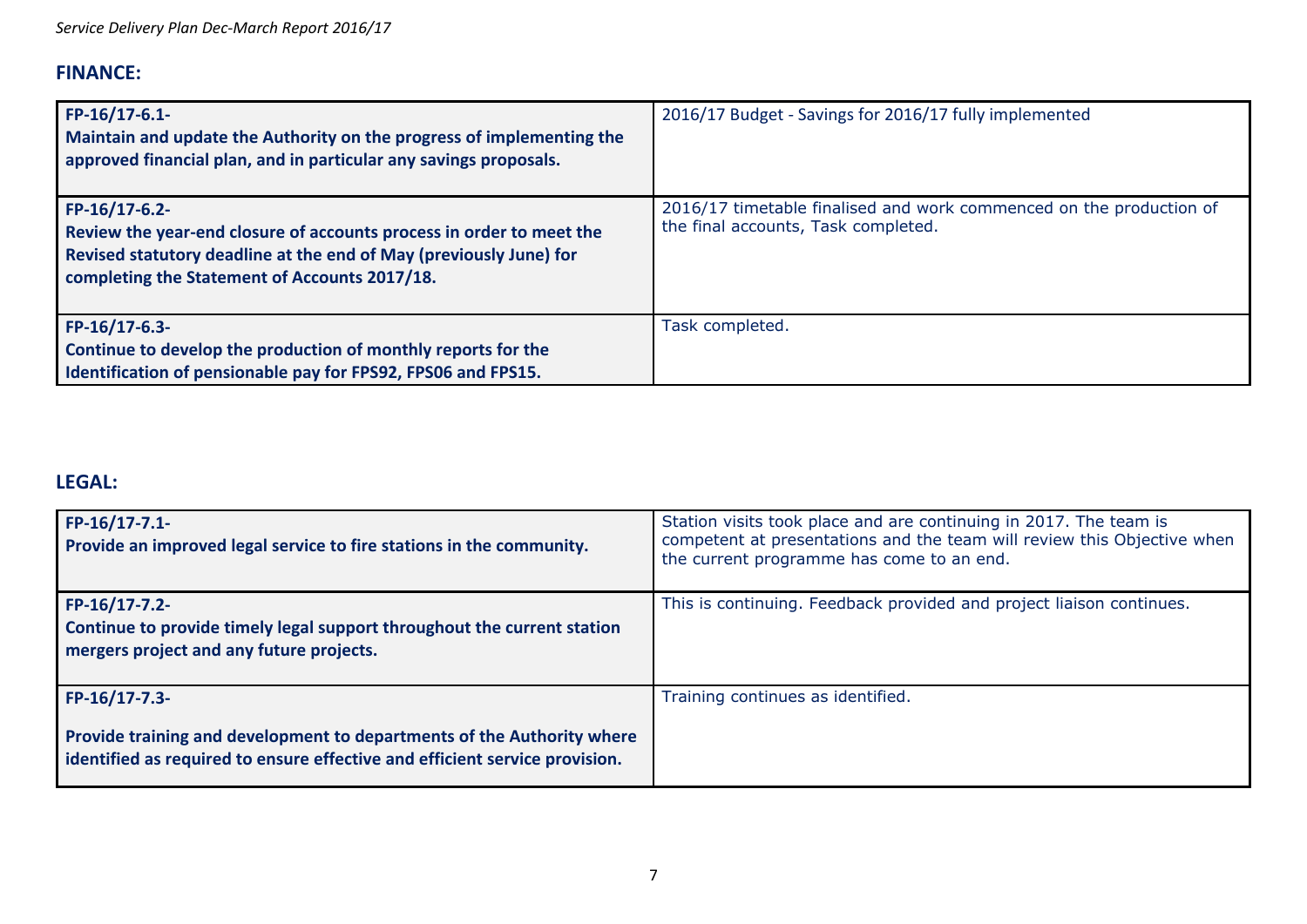## **Procurement:**

| FP-16/17-8.1-                                                                                         | Procurement work in relation to the Station Change programme                                                                                                                                                                                                                            |
|-------------------------------------------------------------------------------------------------------|-----------------------------------------------------------------------------------------------------------------------------------------------------------------------------------------------------------------------------------------------------------------------------------------|
| Support corporate priorities and work to ensure the successful delivery of                            | continues.                                                                                                                                                                                                                                                                              |
| priority work programmes.                                                                             | A number of contracts have been let on behalf of the North West region<br>for Personal Protective Equipment (PPE) (gloves, boots etc.) with more<br>projects planned for helmets, gas tight suits and water rescue suits.<br>MFRS are leading on all of these for the North West.       |
|                                                                                                       | 07.04.17 - Procurement continue to be involved in the Station Change<br>programme as appropriate.                                                                                                                                                                                       |
|                                                                                                       | Procurement of operational equipment, PPE and vehicles also continues<br>at a local and regional level. MFRS continues to take the procurement<br>lead on a number of Technical Officer group projects.                                                                                 |
|                                                                                                       | Responsibility for National Resilience Asset Refresh and Long Term<br>Capability Management (LTCM) now sits with Procurement and are being<br>pro actively managed.                                                                                                                     |
| FP-16/17-8.2-<br>Identify efficiencies and implement improvements in procurement activity.            | A Procurement/Finance task group has been set up to identify<br>opportunities to improve efficiency in the P2P process. An initial meeting<br>has been scheduled in January 2017. The group will also consider<br>potential improvements to the use of the Advanced 'Efin' application. |
|                                                                                                       | Updated Terms and Conditions have been drafted on behalf of the North<br>West region and will be released for use in January 2017.                                                                                                                                                      |
|                                                                                                       | 07.04.17 - The Procurement/Finance task group has identified some<br>areas of consideration. A new 'Supplier request' process has been<br>developed in response to IR35 legislation and will 'go live' in April 2017.                                                                   |
| FP-16/17-8.3-<br>Foster greater collaborative partnerships with other public sector<br>organisations. | Work is ongoing with other North West Fire Services - a regional<br>procurement plan for 2017/18 has been developed and is aligned to the<br>Asset Refresh plan devised by the NW Technical Officer group.                                                                              |
|                                                                                                       | Chief Fire Officer and Head of Procurement are on the Chief Fire Officers<br>Association Strategic Commercial Committee to support national<br>procurement initiatives.                                                                                                                 |
|                                                                                                       | 07.04.17 - Procurement are going to explore any new opportunities for<br>joint procurement with police colleagues.                                                                                                                                                                      |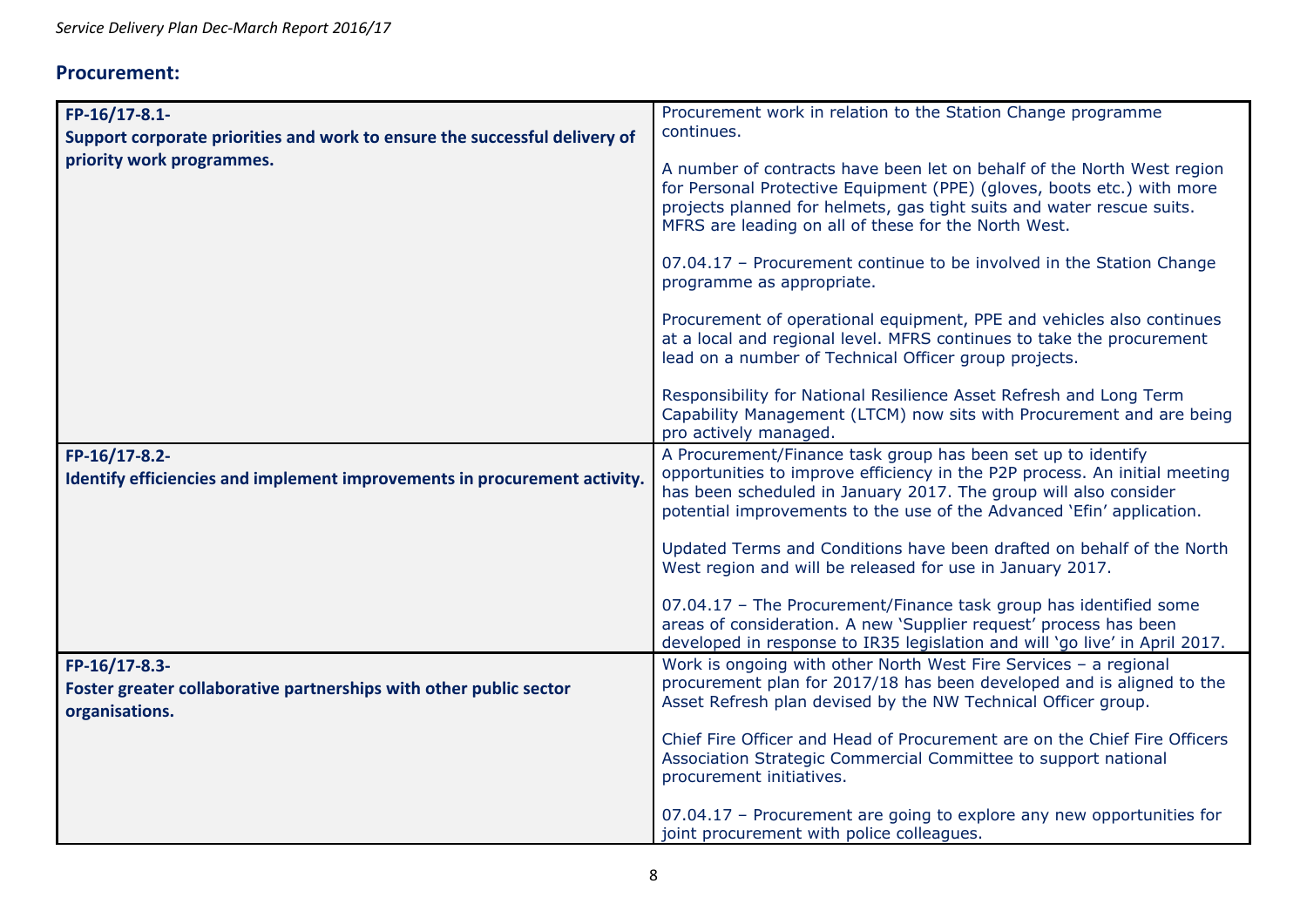### **Democratic Services:**

| FP-16/17-9.1-<br>Continue to look at ways in which these information management systems<br>can be utilised to full capacity, to make processes across the Department<br>as efficient as possible | The Democratic Services Admin Team continue to maintain a log of any<br>issues experienced with systems used across the Department; and any<br>resolutions to those issues for future reference.<br>The Admin and Democratic Services Teams continue to develop the<br>Modern.gov system for wider use across the organisation, with the<br>system now being utilised by several teams to more efficiently manage<br>report sign-off processes.                                                                                                                                                                                                                                                                                                                                                                                                                                                                                                                                                                                                                                                                                                                                                                                                                    |
|--------------------------------------------------------------------------------------------------------------------------------------------------------------------------------------------------|--------------------------------------------------------------------------------------------------------------------------------------------------------------------------------------------------------------------------------------------------------------------------------------------------------------------------------------------------------------------------------------------------------------------------------------------------------------------------------------------------------------------------------------------------------------------------------------------------------------------------------------------------------------------------------------------------------------------------------------------------------------------------------------------------------------------------------------------------------------------------------------------------------------------------------------------------------------------------------------------------------------------------------------------------------------------------------------------------------------------------------------------------------------------------------------------------------------------------------------------------------------------|
| FP-16/17-9.2-<br>Continue improving Authority member engagement with all groups of<br>staff.                                                                                                     | Members attended engagement sessions with Fire Control staff in<br>January.<br>Members' station visits have continued, with a visit to Toxteth Fire<br>Station taking place on 14th February. Members had opportunity to<br>engage with Operational Staff located at the station and receive input<br>around the equipment on the fire appliance and the command support<br>unit. This visit also enabled Members to engage with the Princes Trust<br>staff and team located at Toxteth Fire Station; and receive a tour of the<br>Fire Fit Hub, which enabled engagement with some of the young people<br>using the facility.<br>For the new Municipal Year, visits will be arranged for Authority Members<br>to other premises not previously visited - for example Marine Fire and<br>Workshops, to enable Members to engage with staff located at those<br>premises.<br>A poster has now been produced and distributed to all Authority<br>premises, which includes photographs of Authority Members, information<br>regarding the role of the Authority and signposts people to the relevant<br>pages of the website for additional information.<br>Articles focusing on Fire Authority Members are now a standing item<br>within editions of the "Hot News". |
| FP-16/17-9.3-<br>Create an Intranet Portal page specifically for Authority members to enable<br>easy access to relevant information from one place.                                              | This action is on hold at present, pending the development of the new<br>Website                                                                                                                                                                                                                                                                                                                                                                                                                                                                                                                                                                                                                                                                                                                                                                                                                                                                                                                                                                                                                                                                                                                                                                                   |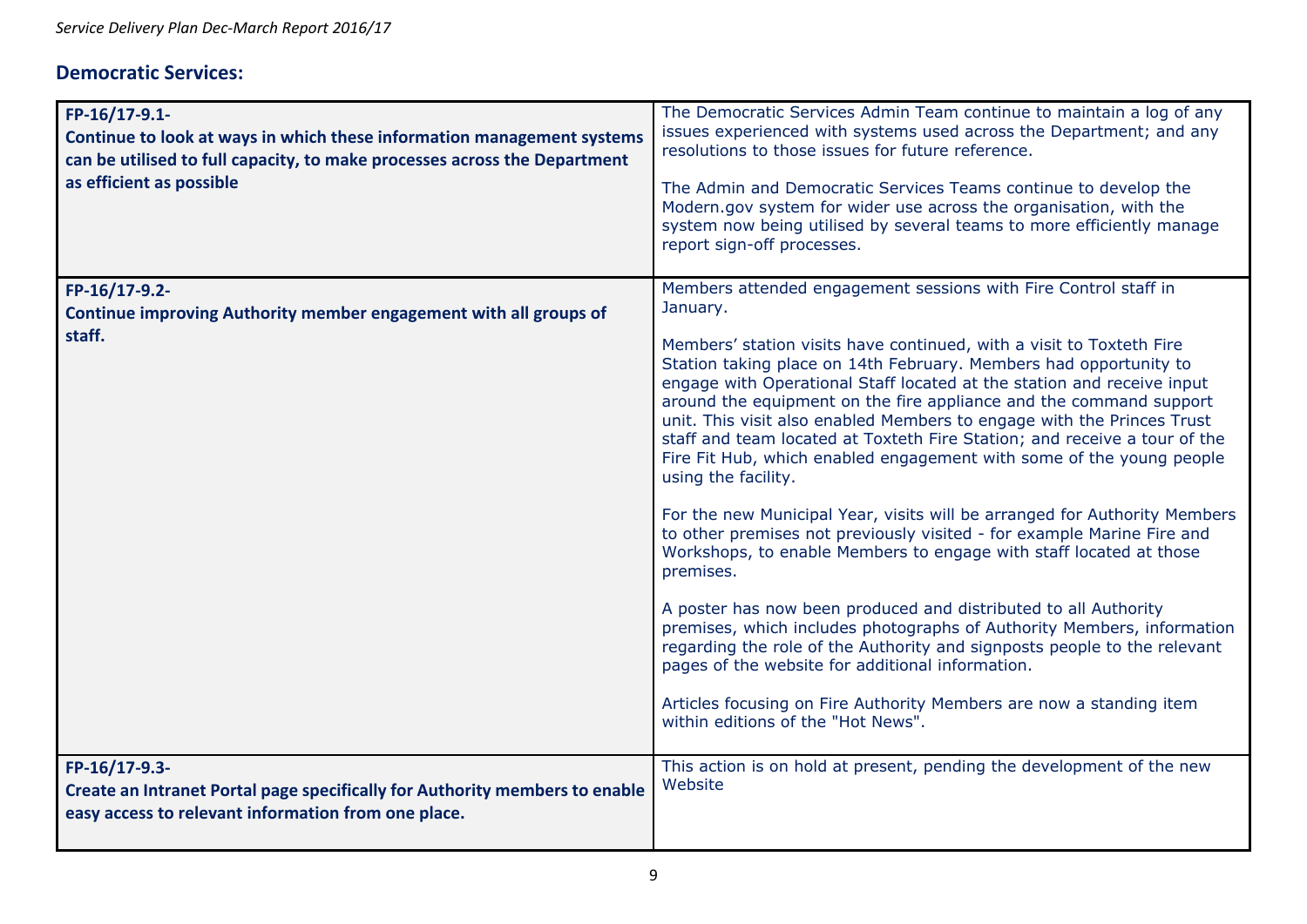# **Strategy & Performance:**

| FP-16/17-10.1-<br>Continue to embed Equality and Diversity excellence into the organisation.                                                                                       | 1.1 E learning package for E and D essentials has been designed and is<br>currently being finalised ready for testing before launching with all staff.<br>The next phase will involve working with POD to revisit the current<br>Training delivered to staff and managers to see where E and D standards,<br>skills, knowledge and behaviours are required to be embedded in delivery.<br>1.2 Second staff survey has been completed and work is under way to<br>continue to engage with staff across all areas of the organisation including<br>Authority members and Operational response.<br>1.3 Detailed work has been carried out for the self assessment against the<br>framework however the framework is now under review whilst the Home<br>Office introduces its FRS inspectorate process which will include E and D.<br>Currently completing report that outlines the outcomes of the<br>benchmarking self assessment round table meetings that took place<br>during the last 4 months                                                                                                                                                                                                                                                                                                                                                                                          |
|------------------------------------------------------------------------------------------------------------------------------------------------------------------------------------|--------------------------------------------------------------------------------------------------------------------------------------------------------------------------------------------------------------------------------------------------------------------------------------------------------------------------------------------------------------------------------------------------------------------------------------------------------------------------------------------------------------------------------------------------------------------------------------------------------------------------------------------------------------------------------------------------------------------------------------------------------------------------------------------------------------------------------------------------------------------------------------------------------------------------------------------------------------------------------------------------------------------------------------------------------------------------------------------------------------------------------------------------------------------------------------------------------------------------------------------------------------------------------------------------------------------------------------------------------------------------------------------|
| FP-16/17-10.2-<br>Develop and maintain information management systems to support change<br>and improve business processes whilst improving information security and<br>governance. | Following the implementation of the new governance arrangement for new<br>and replacement applications, we have seen a number of application<br>projects pass through the governance process. Most noticeably the<br>operational risk application which will ensure we have a central repository<br>for all operational risk information. It was decided that this application was<br>to be developed internally by our development team. Once developed, this<br>application will bring great efficiencies for the organisation and also<br>replace a number of legacy applications which will reduce annual support<br>and maintenance costs. The application and the processes around it will<br>also remove duplication and minimise any manual and paper based<br>activities that are currently in place.<br>There are a number of other application projects / business cases working<br>through the governance process and will continue to progress throughout<br>the year. Some examples are: new website, fuel management application,<br>station management system, payment gateway, and compliance<br>application. One significant success over the last reporting period has<br>been upgrade to the Intranet Portal. The upgraded Portal went live on<br>20th March with a new look and feel including corporate branding, with<br>some new and improved additional features. |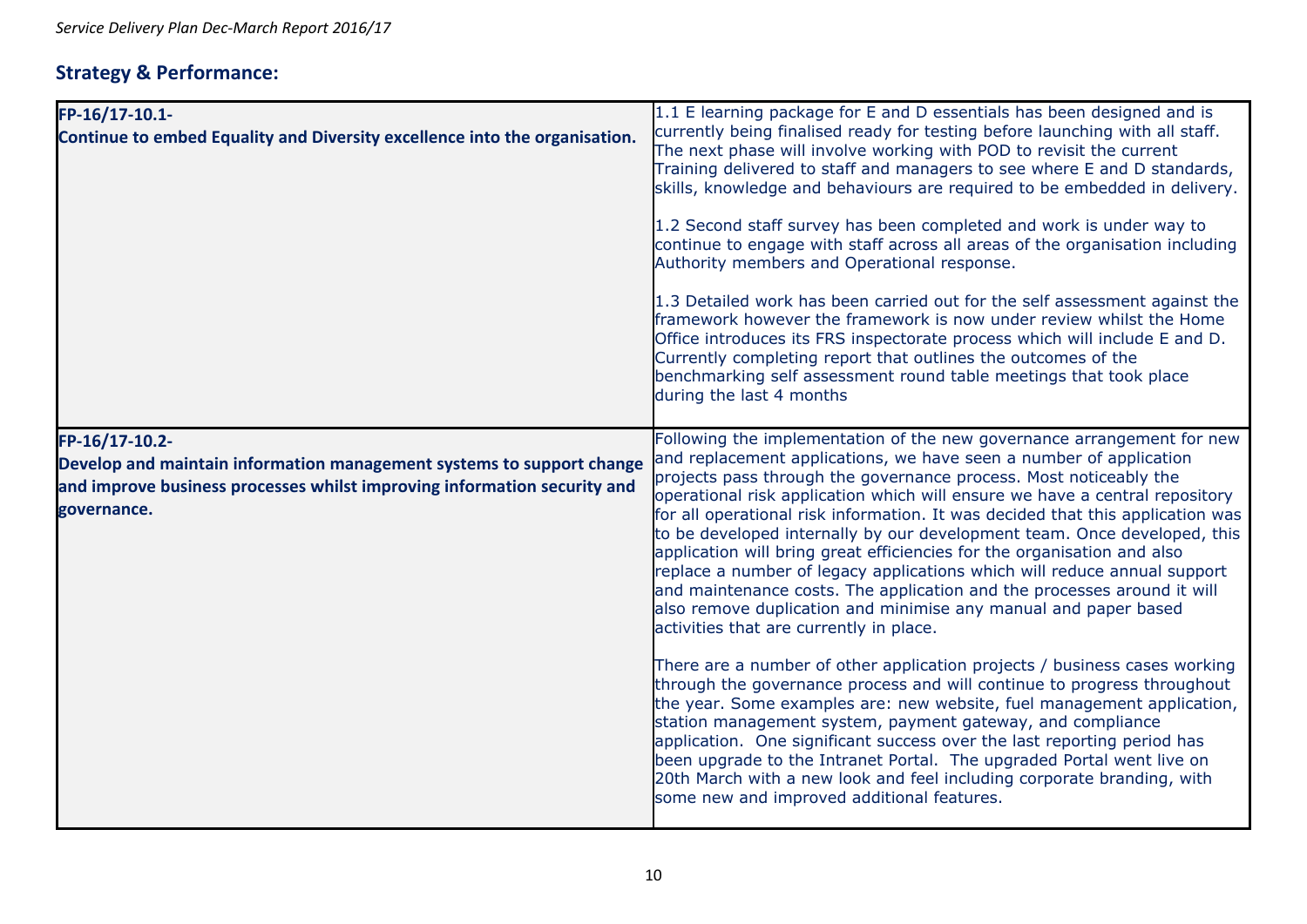| FP-16/17-10.3-<br>Develop and maintain effective communications and media management<br>with high quality presentation and promotion of information. | 3.1 The team has supported the firefighter recruitment campaign and<br>associated positive action. They have also provided communications input<br>into the Long Service and Good Conduct and Recruit Pass Out ceremonies.<br>They have worked on several prevention and protection campaigns<br>including Business Safety (plus Holiday Lets campaign) and Arson<br>Reduction. They have developed a specification to tender for design and<br>print services (with support from Procurement) to help improve the quality<br>of leaflets, reports and posters. Developing our social media presence<br>continues to be a priority as an excellent way of spreading MFRA<br>messages. The quarter has seen some major incidents with the EMR fire at<br>the docks and New Ferry building explosion requiring significant comms<br>input. Resources remain a challenge for this team and work is underway<br>to explore ways in which we can build more resilience into the<br>team. |
|------------------------------------------------------------------------------------------------------------------------------------------------------|-------------------------------------------------------------------------------------------------------------------------------------------------------------------------------------------------------------------------------------------------------------------------------------------------------------------------------------------------------------------------------------------------------------------------------------------------------------------------------------------------------------------------------------------------------------------------------------------------------------------------------------------------------------------------------------------------------------------------------------------------------------------------------------------------------------------------------------------------------------------------------------------------------------------------------------------------------------------------------------|
|                                                                                                                                                      | 3.2 The planned branding work has not been completed due to pressures<br>of other work and will be continued in 2017/18.<br>3.3 The procurement of a new website is progressing and is a key priority                                                                                                                                                                                                                                                                                                                                                                                                                                                                                                                                                                                                                                                                                                                                                                               |
|                                                                                                                                                      | for 2017/18.                                                                                                                                                                                                                                                                                                                                                                                                                                                                                                                                                                                                                                                                                                                                                                                                                                                                                                                                                                        |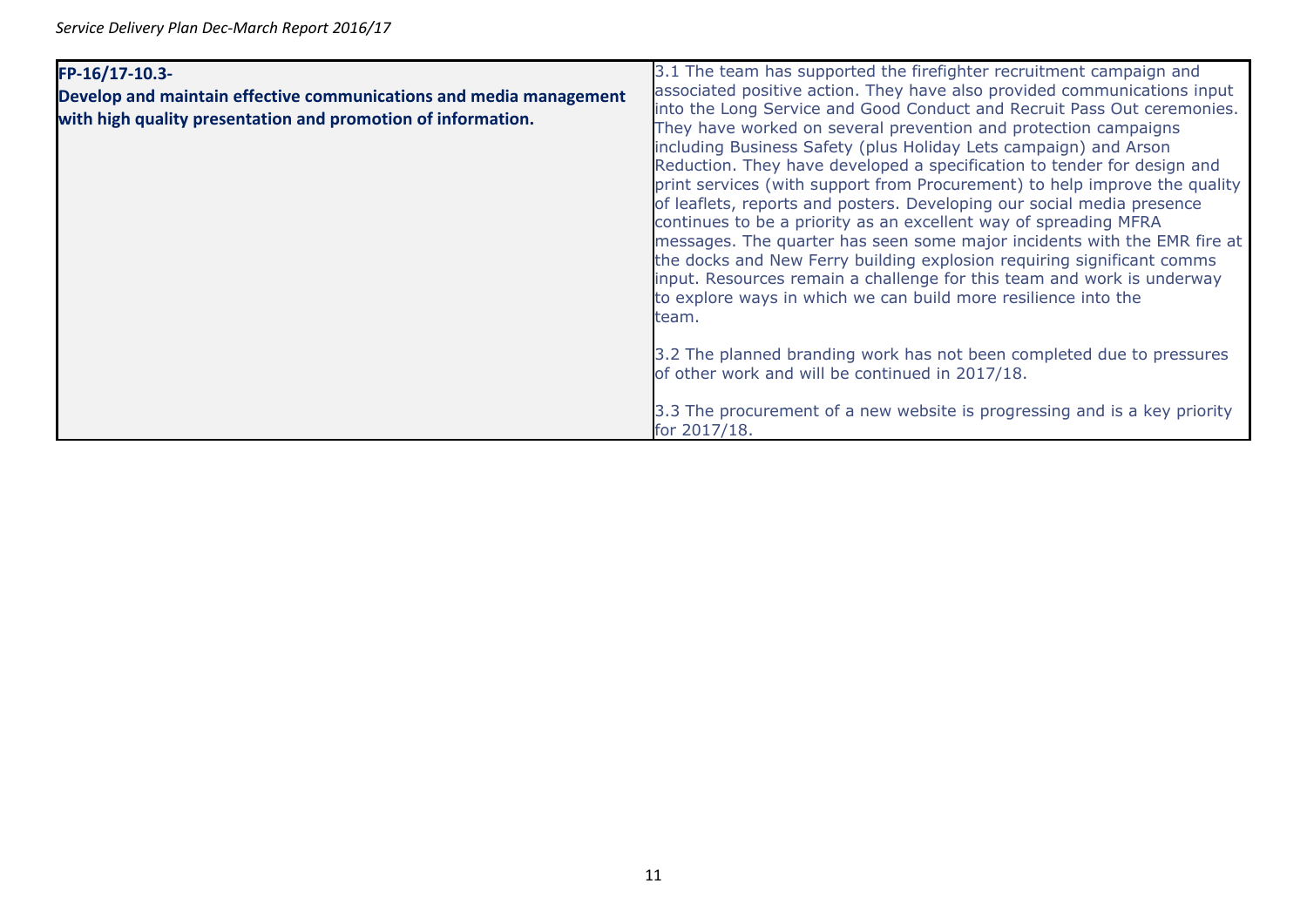# **Information and Communication Technology (ICT):**

| FP-16/17-12.1-<br>Implement an information and communications infrastructure that will<br>enable efficiency through current and emerging technology in light of a new<br>ICT Managed Services Provisions Contract which starts in April 2016.                                                                                                                                        | 1. On-going. In the reporting period<br>- the Konica Multi-Functional Device tender is complete and will go out to<br>market April 2017.<br>- the National Resilience Fire Control has been implemented.<br>- FSN/CRIS Close down.<br>2. The ICT Strategic Framework has completed its first yearly cycle and<br>has worked well.<br>3. The Business Relationship Manager (BRM) is firmly embedded into the<br>organisation.<br>4. A weekly DevOps team meeting remains in place. From the ICT Ops<br>side; the Business Relationship Manager and a telent engineer attend.<br>5. The Corporate Website and the National Resilience Electronic Support<br>System (NR-ESS) are now live and hosted in Azure.<br>6. After a robust procurement exercise, Trustmarque are MFRA's new<br>Microsoft Licence Solutions Partner and from April 2017 a new 3 year<br>Microsoft Enterprise agreement is in place, with Microsoft Licencing<br>moving from 'per device' to 'per user'.<br>As a result of the change Microsoft is engaging with MFRA in a<br>collaborative Software Asset Management (SAM) review. The objective of<br>this review is to work with us to confirm that our organisation is fully<br>compliant with current Microsoft licencing standards and to help us better<br>understand our licencing obligations under our current volume licencing<br>agreement. |
|--------------------------------------------------------------------------------------------------------------------------------------------------------------------------------------------------------------------------------------------------------------------------------------------------------------------------------------------------------------------------------------|-----------------------------------------------------------------------------------------------------------------------------------------------------------------------------------------------------------------------------------------------------------------------------------------------------------------------------------------------------------------------------------------------------------------------------------------------------------------------------------------------------------------------------------------------------------------------------------------------------------------------------------------------------------------------------------------------------------------------------------------------------------------------------------------------------------------------------------------------------------------------------------------------------------------------------------------------------------------------------------------------------------------------------------------------------------------------------------------------------------------------------------------------------------------------------------------------------------------------------------------------------------------------------------------------------------------------------------------------------------------------------|
| FP-16/17-12.2-<br>Respond to national initiatives. The Service is scheduled to switch from<br>the current Airwave communication system to an Emergency Services<br>Network which will provide broadband type connectivity which will allow<br>us to utilise application type systems, consequently we are working to<br>ensure the infrastructure and software systems support this. | Remediation costs and timescales following the IT Health Check<br>undertaken in August / September 2016 have been agreed with Home<br>Office, with funds released to MFRS via Section 31 Grant in March 2017.<br>Home Office have provided additional funding to enable an additional<br>ITHC ahead of transition to ESN in 2018.                                                                                                                                                                                                                                                                                                                                                                                                                                                                                                                                                                                                                                                                                                                                                                                                                                                                                                                                                                                                                                           |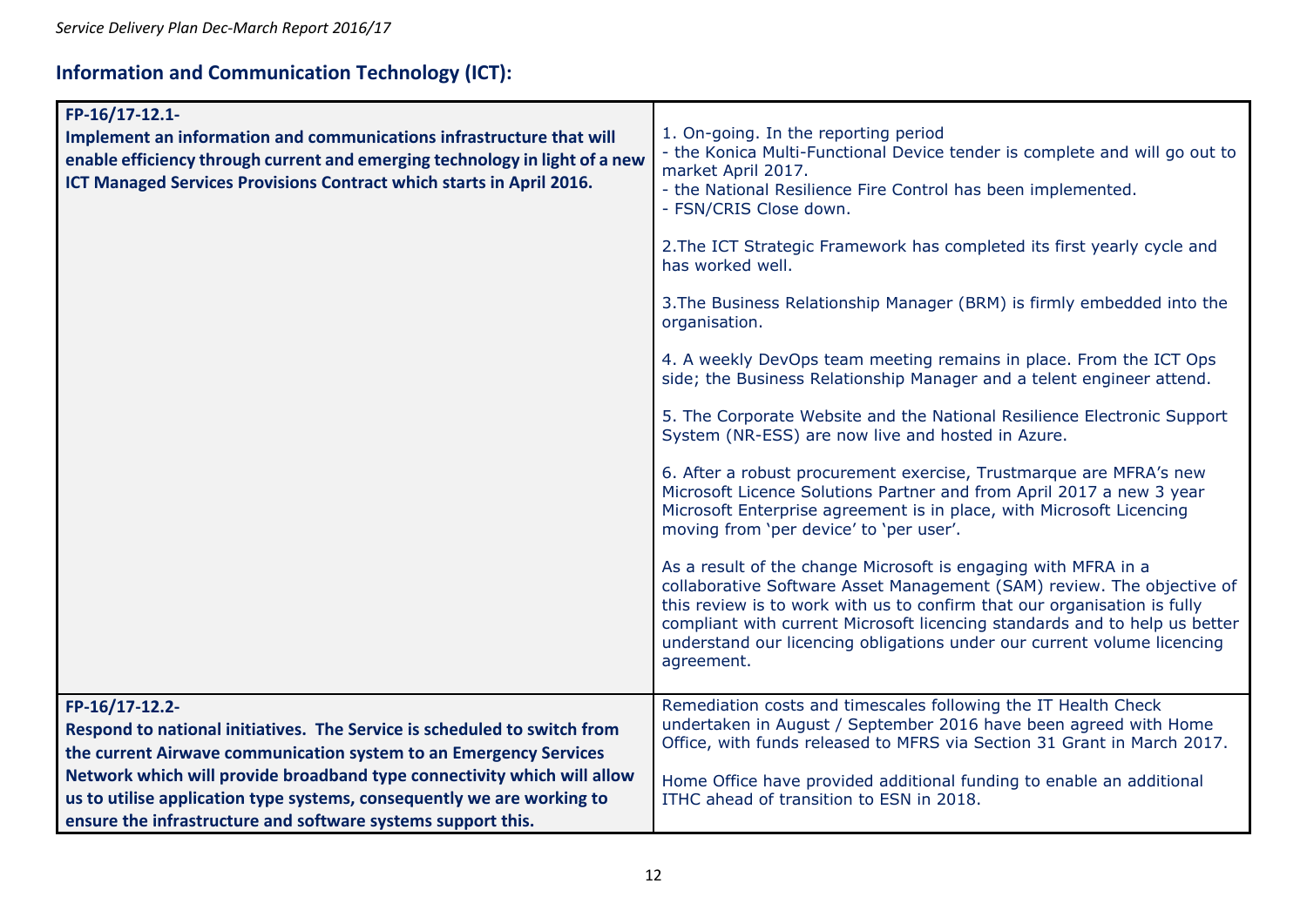| Consultation is ongoing with Capita (Supplier) to ensure ICCS compliance<br>to ESN requirements. A hardware refresh to maintain availability and<br>increase resilience is also planned during this period. |
|-------------------------------------------------------------------------------------------------------------------------------------------------------------------------------------------------------------|
| All ESMCP Project related activities for which MFRS are responsible have<br>been completed within the timescales required by Home Office central<br>team.                                                   |
| MFRS remain on-track to transition following the Home Office<br>announcement of project delays. The NW are currently scheduled to<br>begin transition June/July 2018.                                       |

#### **Assets:**

| $FP-16/17-13.1$<br>Ensure that property planning is aligned to operational goals and objectives<br>so that they can be realistically achieved through the estates portfolio (by<br>developing and implementing a 5 year Asset Strategy).                      | 5 Year asset management plan has been developed and approved, works<br>being undertaken in-line with this year's plan.<br>Condition surveys and inspection regime in place to achieve<br>standardisation across the estate.<br>Actively playing a part in the Merseyside regional one public estate group<br>and the wider local authorities one public estates groups.<br>Ongoing discussions regarding collaboration at Formby fire station, police<br>have decided not to pursue Heswall and Newton le Willows. |
|---------------------------------------------------------------------------------------------------------------------------------------------------------------------------------------------------------------------------------------------------------------|--------------------------------------------------------------------------------------------------------------------------------------------------------------------------------------------------------------------------------------------------------------------------------------------------------------------------------------------------------------------------------------------------------------------------------------------------------------------------------------------------------------------|
| FP-16/17-13.2-<br>Ensure when land and property assets become surplus to MFRA<br>requirements we dispose of them to facilitate and drive service<br>transformation and economic growth in the Merseyside region whilst<br>generating maximum capital receipts | All surplus land and property is currently being valued to ascertain the<br>current market values.                                                                                                                                                                                                                                                                                                                                                                                                                 |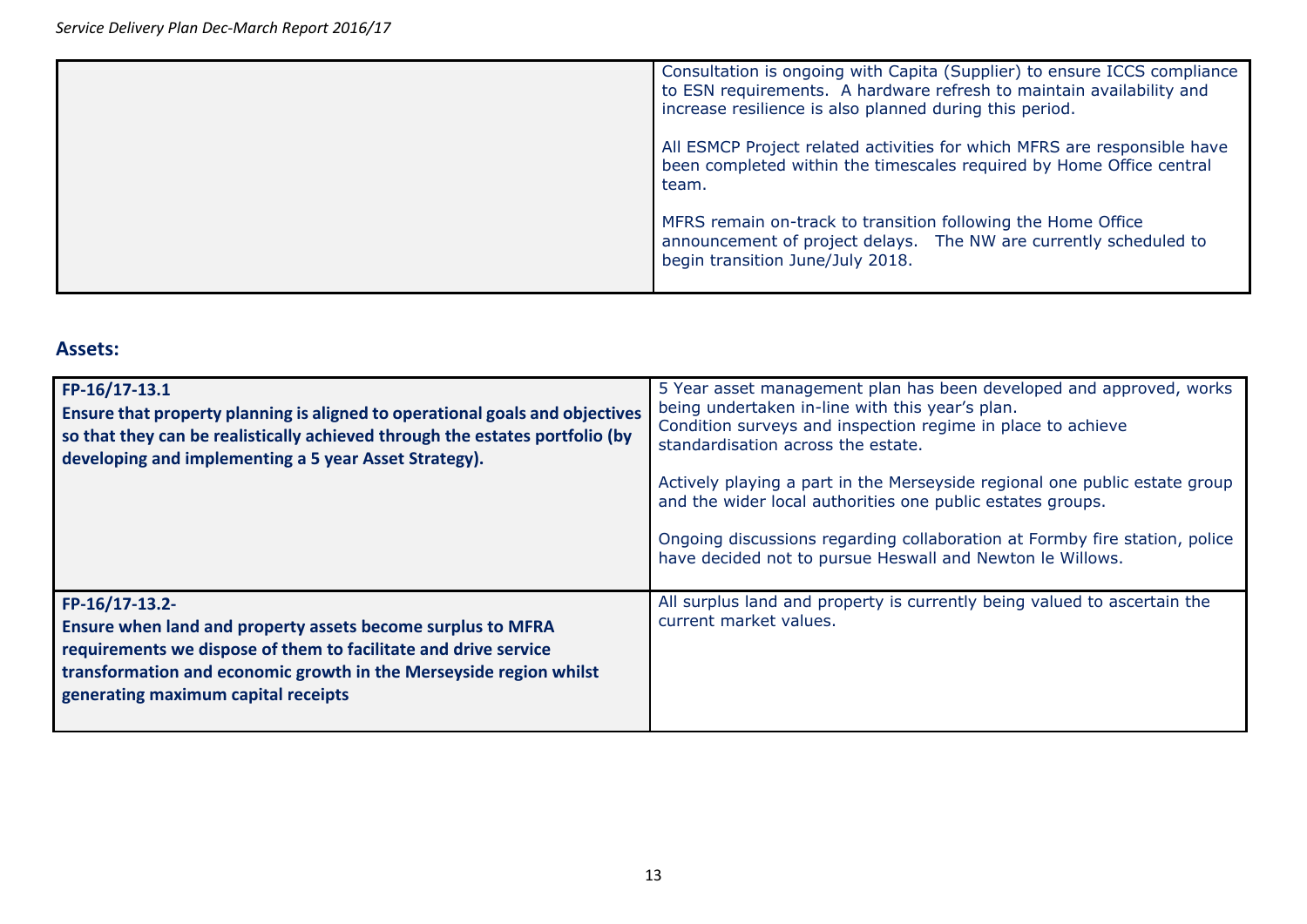# **Strategic Change and Resources:**

| FP-16/17-14.1-<br>Ensure that property planning is aligned to operational goals and objectives<br>so that they can be realistically achieved through the estates portfolio (PFI<br><b>And Station Merger Project).</b> | A review of Private Finance Initiative (PFI) contract was carried out<br>during the year by Local Partnerships but no additional areas for savings<br>were identified.<br>Prescot. There was a significant delay in starting work due to a variety of<br>ground conditions. However, following a start on site in November 2016,<br>the new community fire station & neighbourhood police station are<br>expected to go live in March 2018. |
|------------------------------------------------------------------------------------------------------------------------------------------------------------------------------------------------------------------------|---------------------------------------------------------------------------------------------------------------------------------------------------------------------------------------------------------------------------------------------------------------------------------------------------------------------------------------------------------------------------------------------------------------------------------------------|
|                                                                                                                                                                                                                        | Saughall Massie. The initial planning application was refused by Wirral<br>Borough Council in December 2016. A revised planning application,<br>addressing the reasons for refusal, was submitted in March 2017. A<br>decision is expected in June 2017.                                                                                                                                                                                    |
|                                                                                                                                                                                                                        | St. Helens. Difficulties with the selected site have meant that no works<br>have taken place. However, MFRS have been offered an alternative site<br>in a prime location which offers even better potential response times.<br>Desk top & intrusive surveys are being commissioned to establish<br>whether it will be cost effective to build a new fire station on the site.                                                               |
|                                                                                                                                                                                                                        |                                                                                                                                                                                                                                                                                                                                                                                                                                             |
| FP-16/17-14.2-                                                                                                                                                                                                         | The current status of the change projects:                                                                                                                                                                                                                                                                                                                                                                                                  |
| Manage change projects to ensure that the Authority's physical                                                                                                                                                         |                                                                                                                                                                                                                                                                                                                                                                                                                                             |
| infrastructure and Ways of Working are delivered in line with value for<br>money principles.                                                                                                                           | <b>Blue Light Collaboration</b>                                                                                                                                                                                                                                                                                                                                                                                                             |
|                                                                                                                                                                                                                        | The Corporate Service Review has been split into the group categories for                                                                                                                                                                                                                                                                                                                                                                   |
|                                                                                                                                                                                                                        | change (Deloitte categorised each of the Corporate Services functions                                                                                                                                                                                                                                                                                                                                                                       |
|                                                                                                                                                                                                                        | identified in the report as $A - D$ based on level of change) and each are                                                                                                                                                                                                                                                                                                                                                                  |
|                                                                                                                                                                                                                        | being considered as an individual unit in each organisation before a joint<br>group of Police and Fire consider options going forward. At present, all                                                                                                                                                                                                                                                                                      |
|                                                                                                                                                                                                                        | Category A functions (ICT / Resources) have been discussed and further                                                                                                                                                                                                                                                                                                                                                                      |
|                                                                                                                                                                                                                        | decision by the executive will follow. Category B functions are scheduled for                                                                                                                                                                                                                                                                                                                                                               |
|                                                                                                                                                                                                                        | review in the next quarter.                                                                                                                                                                                                                                                                                                                                                                                                                 |
|                                                                                                                                                                                                                        | The Blue Light Collaboration team are progressing work streams in the areas                                                                                                                                                                                                                                                                                                                                                                 |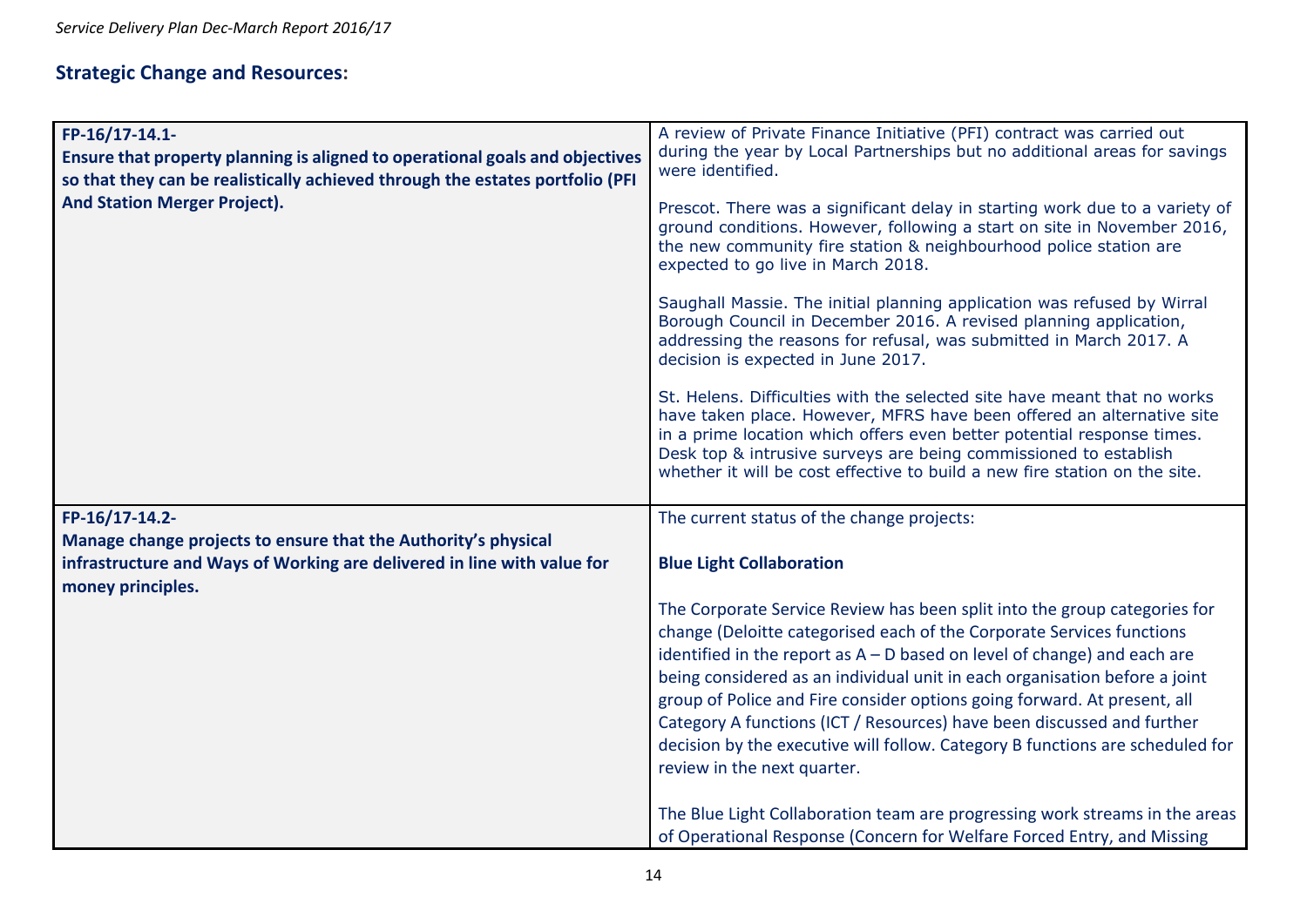Persons Joint Approach) and Operational Preparedness (Colocation of Planning Teams, and Collaborative Training). Lead officers have been appointed to each strand of training and will report back on their findings.

Consultation with all relevant stakeholders is still on going and will shape the formation of any business case.

#### **Station Change**

The Function continues to provide management for the three station merger projects approved by the Authority. This project aims to build three new community fire stations which will facilitate the closure of six current stations. Construction has commenced at Prescot with an anticipated completion date of March 2018. Ongoing feasibility studies are being carried out in St. Helens at a site which will hopefully include NWAS &/or Merseyside Police. In December 2016 Wirral Planning Committee refused permission for the build at Saughall Massie. A revised application, taking account of the reasons for refusal, was submitted in March 2018 and it is hoped that this will be determined by Planning Committee in June 2018.

#### **Emergency Services Mobile Communications(ESMCP)**

The ESMCP programme continues to progress although the transition period had been postponed by 9 months, this has been announced following review by the Public Accounts Committee. Following our IT Health Check and subsequent review by the Home Office, funding has been made available to complete the required IT remediation work to bring the services IT security up to the ESN code of connection standard. The process of registering the organisation within the Framework agreement is due to be signed off and this will allow for the procurement of the Direct Network Service Provider (DSNP) connection to Vodafone. January will see the required upgrade of Vision which allow our control room to handle ESN voice and data traffic. User testing and trials of the new devices will take place in April 18', North West regional transition onto the new network will commence in July 18'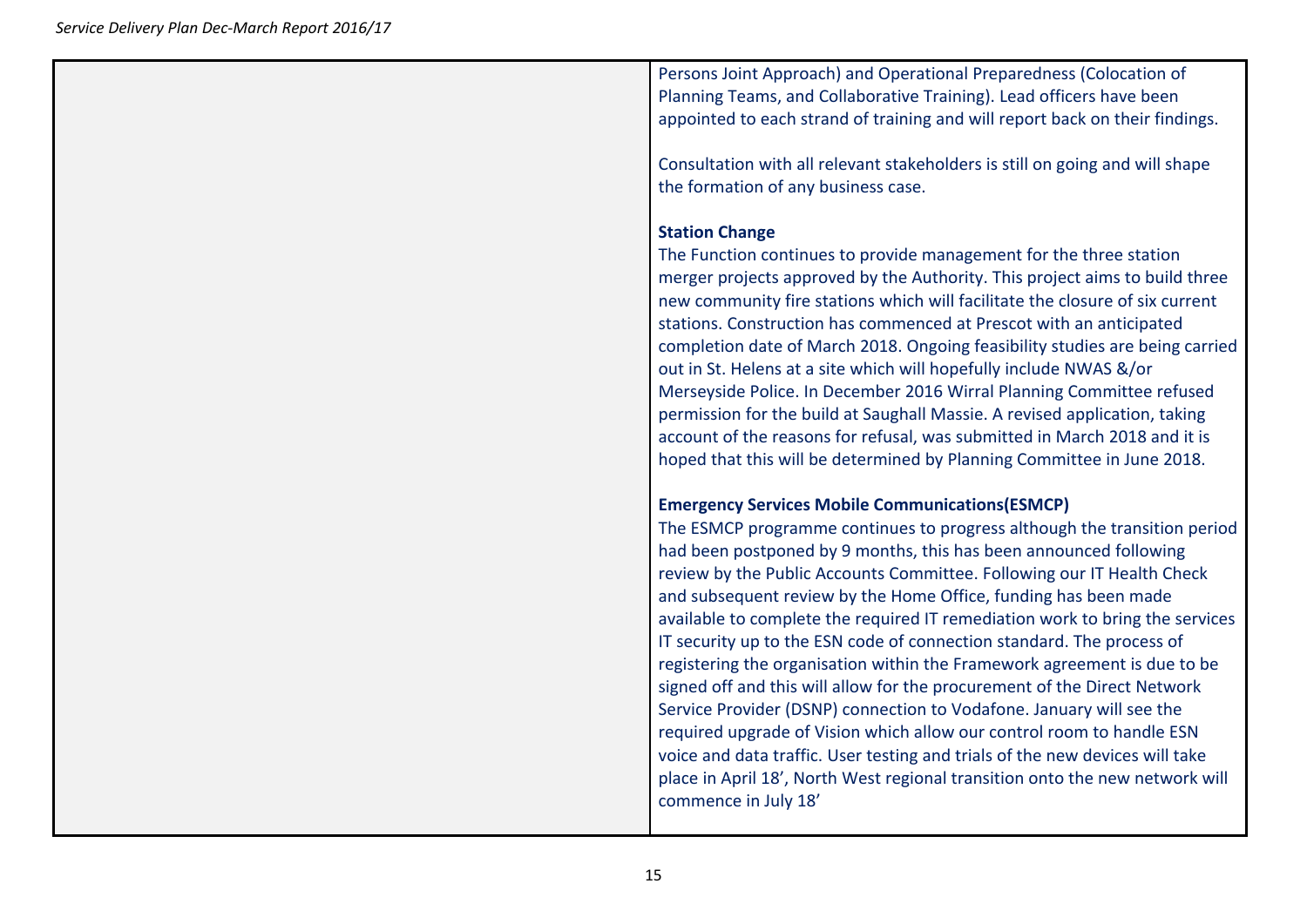| <b>Glossary of Terms</b> |                                                          |  |
|--------------------------|----------------------------------------------------------|--|
| 24HRWTR                  | 24 hour whole time retained                              |  |
| <b>ADF</b>               | <b>Accidental Dwelling Fire</b>                          |  |
| <b>AGM</b>               | <b>Annual General Meeting</b>                            |  |
| <b>AM</b>                | <b>Area Manager</b>                                      |  |
| <b>APB</b>               | <b>Annual Pension Benefit</b>                            |  |
| <b>ARA</b>               | <b>Analytical Risk Assessment</b>                        |  |
| <b>ASB</b>               | <b>Anti-Social Behaviour</b>                             |  |
| C&C                      | <b>Command and Control</b>                               |  |
| <b>CBT</b>               | <b>Crew Based Training</b>                               |  |
| <b>NPG</b>               | <b>National Procurement Group</b>                        |  |
| <b>CFOA</b>              | <b>Chief Fire Officers Association</b>                   |  |
| <b>CFP</b>               | <b>Community Fire Prevention</b>                         |  |
| <b>CFP</b>               | <b>Community Fire Protection</b>                         |  |
| <b>CFRA</b>              | <b>Chief Fire and Rescue Advisor</b>                     |  |
| <b>CRIS</b>              | <b>Community Risk Intervention Services</b>              |  |
| <b>CSP</b>               | <b>Community Safety Partnership</b>                      |  |
| <b>DCFO</b>              | <b>Deputy Chief Fire Officer</b>                         |  |
| <b>DCLG</b>              | <b>Department of Communities &amp; Local Government</b>  |  |
| <b>DECC</b>              | <b>Department for Energy and Climate Change</b>          |  |
| <b>DoH</b>               | <b>Department of Health</b>                              |  |
| <b>DSE</b>               | <b>Disability Equalities Scheme</b>                      |  |
| E&D                      | <b>Equality &amp; Diversity</b>                          |  |
| <b>EET</b>               | <b>Education, Employment or Training</b>                 |  |
| <b>EIA</b>               | <b>Equality Impact Assessment</b>                        |  |
| <b>ESMCP</b>             | <b>Emergency Services Mobile Communication Programme</b> |  |
| <b>ESN</b>               | <b>Emergency Services Network</b>                        |  |
| <b>FF</b>                | Fire-fighter                                             |  |
| <b>FSN</b>               | <b>Fire Support Network</b>                              |  |
| <b>FRA</b>               | <b>Fire &amp; Rescue Authority</b>                       |  |
| <b>FRS</b>               | <b>Fire &amp; Rescue Service</b>                         |  |
| <b>GM</b>                | <b>Group Managers</b>                                    |  |
| <b>HFSC</b>              | <b>Home Fire Safety Check's</b>                          |  |
| H&S                      | <b>Health &amp; Safety</b>                               |  |
| <b>HR</b>                | <b>Human Resources</b>                                   |  |
| <b>HVP</b>               | <b>High Volume Pump</b>                                  |  |
| IC                       | <b>Incident Commander</b>                                |  |
| <b>ICT</b>               | <b>Information Communication Technologies</b>            |  |
| <b>IMT</b>               | <b>Incident Management Team</b>                          |  |
| <b>IRMP</b>              | <b>Integrated Risk Management Plan</b>                   |  |
| <b>IRS</b>               | <b>Incident Reporting System</b>                         |  |
| <b>ITP</b>               | <b>Invitation to Participate</b>                         |  |
| <b>JCC</b>               | <b>Joint Control Centre</b>                              |  |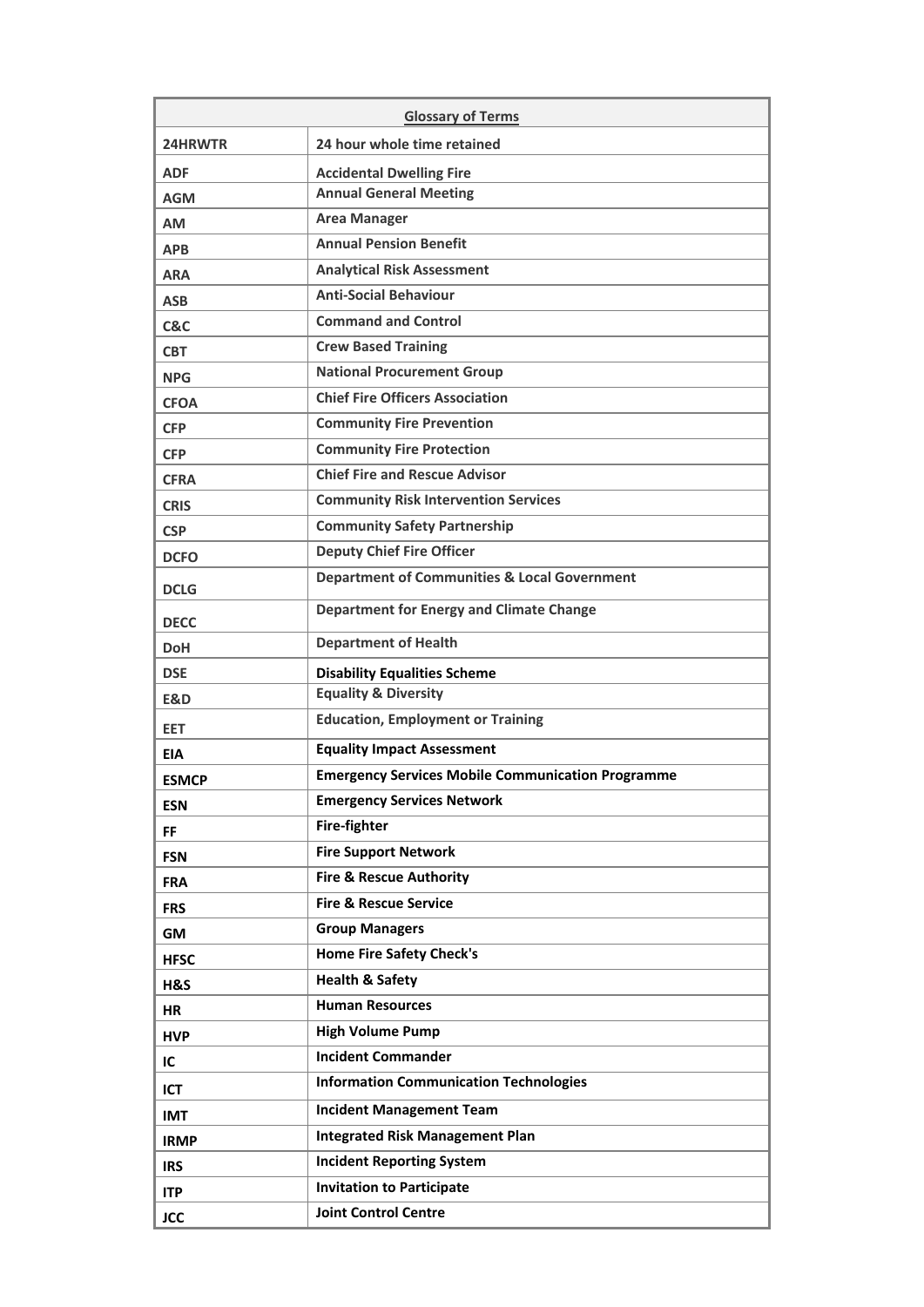| <b>LFRS</b>               | <b>Lancashire Fire &amp; Rescue Service</b>                                           |
|---------------------------|---------------------------------------------------------------------------------------|
| <b>LLAR</b>               | <b>Low Level Activity Risk</b>                                                        |
| <b>LPB</b>                | <b>Local Pensions Board</b>                                                           |
| <b>LPDS</b>               |                                                                                       |
| <b>LPI</b>                | <b>Local Performance Indicators</b>                                                   |
| <b>MAIC</b>               | <b>Multi Agency Information Cell</b>                                                  |
| <b>MASH</b>               | <b>Multi Agency Safeguarding Hub</b>                                                  |
| <b>MERPOL</b>             | <b>Merseyside Police</b>                                                              |
| <b>MIS</b><br><b>MFRA</b> | <b>Management Information System</b><br><b>Merseyside Fire &amp; Rescue Authority</b> |
| <b>MFRS</b>               | <b>Merseyside Fire &amp; Rescue Service</b>                                           |
| <b>NEET</b>               | Not in Education, Employment or Training                                              |
| <b>NRA</b>                | <b>National Risk Assessment</b>                                                       |
| <b>NPG</b>                | <b>National Procurement Group</b>                                                     |
| <b>NW</b>                 | <b>North West</b>                                                                     |
| <b>NWAS</b>               | <b>North West Ambulance Service</b>                                                   |
| <b>NWFO</b>               | <b>North West Finance Officer</b>                                                     |
| <b>NWFRS</b>              | <b>North West Fire and Rescue Services</b>                                            |
| <b>NWRPT</b>              | <b>North West Regional Procurement Team</b>                                           |
| <b>OIG</b>                | <b>Operational Intelligence Group</b>                                                 |
| <b>OJEU</b>               | <b>Official Journal of the European Union</b>                                         |
| <b>PAS</b>                | <b>Primary Authority Scheme</b>                                                       |
| <b>PCC</b>                | <b>Police &amp; Crime Commission</b>                                                  |
| <b>PID</b>                | <b>Project Initiation Document</b>                                                    |
| <b>POC</b>                | <b>Proof of Concept</b>                                                               |
| <b>POD</b>                | <b>People &amp; Organisational Development</b>                                        |
| <b>PQQ</b>                | <b>Pre-Qualification Questionnaire</b>                                                |
| <b>PPE</b>                | <b>Personal Protective Equipment</b>                                                  |
| <b>PPRS</b>               | <b>Prevention, Protection and Road Safety</b>                                         |
| PTI                       | <b>Physical Training Instructor</b>                                                   |
| <b>RAP</b>                | <b>Reconciliation Advisory Panel</b>                                                  |
| <b>RBIP</b>               | <b>Risk Based Inspection Programme</b>                                                |
| RM1                       | <b>Risk Management 1</b>                                                              |
| <b>RRRG</b>               | <b>Road Risk Review Group</b>                                                         |
| <b>RSL</b>                | <b>Registered Social Landlord</b>                                                     |
| <b>RTC</b>                | <b>Road Traffic Collision</b>                                                         |
| SI                        | <b>Service Instruction</b>                                                            |
| SME's                     | <b>Small Medium Enterprises</b>                                                       |
| <b>SMG</b>                | <b>Strategic Management Group</b>                                                     |
| <b>SM</b>                 | <b>Station Manager</b>                                                                |
| <b>SOFSA</b>              | <b>Simple Operational Fire Safety Assessment</b>                                      |
| <b>SOP</b>                | <b>Standard Operating Procedure</b>                                                   |
| <b>SPA</b>                | <b>Safe Person Assessment</b>                                                         |
| SSRI's                    | <b>Site Specific Risk Information</b>                                                 |
| <b>StARS</b>              | <b>Staff Attendance Record System</b>                                                 |
| T&C's                     | <b>Terms and Conditions</b>                                                           |
| <b>TDA</b>                | <b>Training and Development Academy</b>                                               |